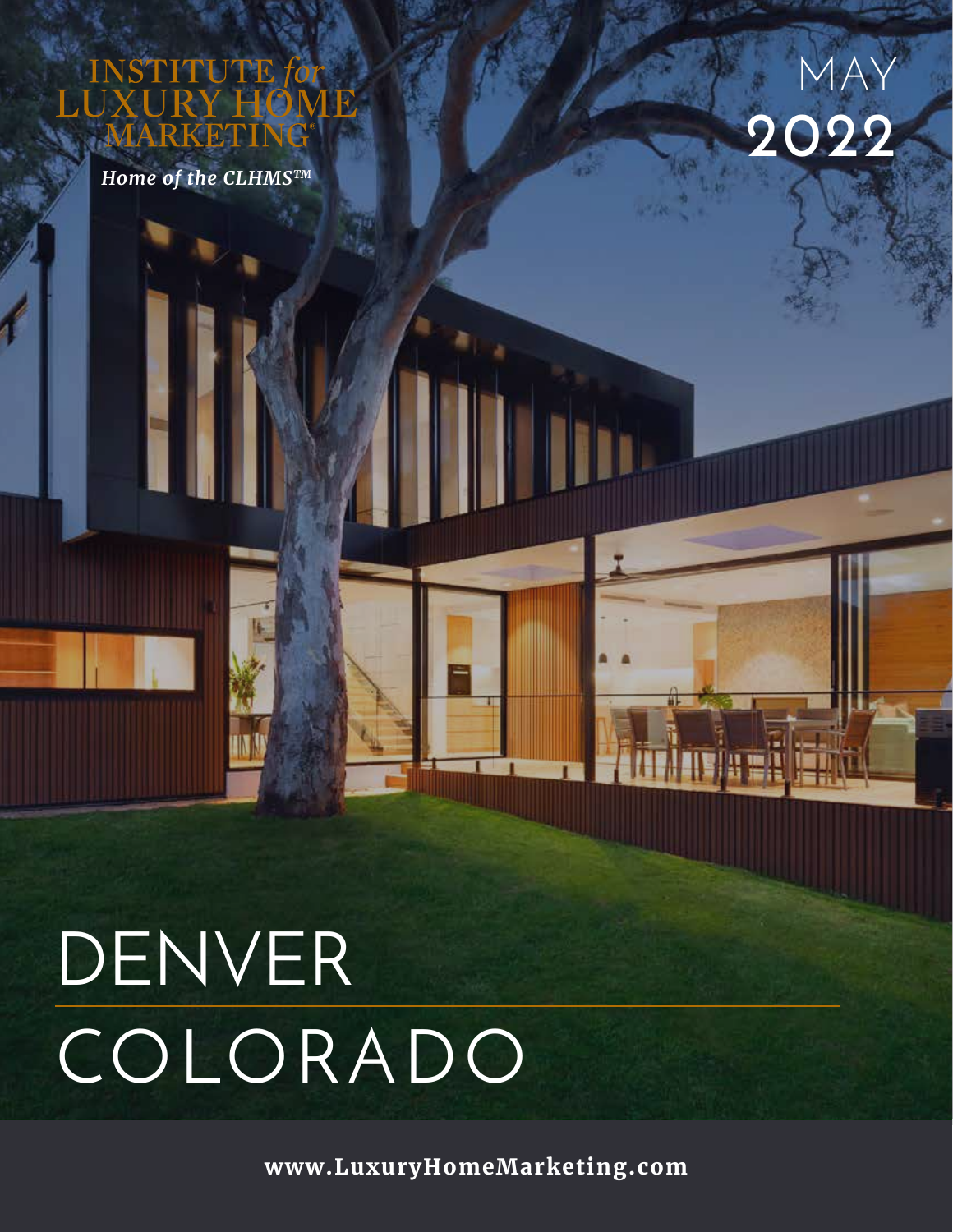## DENVER **SINGLE-FAMILY HOMES**

#### **LUXURY INVENTORY VS. SALES | APRIL 2022**

Inventory Sales

#### *Luxury Benchmark Price 1:* **\$1***,***050***,***000**



| Square Feet <sup>3</sup> | Price         | <b>Beds</b>   | <b>Baths</b>  | Sold                    | Inventory | <b>Sales Ratio</b> |
|--------------------------|---------------|---------------|---------------|-------------------------|-----------|--------------------|
| -Range-                  | -Median Sold- | -Median Sold- | -Median Sold- | -Total-                 | -Total-   | -Sold/Inventory-   |
| $0 - 2,999$              | \$1,305,000   | 4             | $\frac{1}{4}$ | 221                     | 111       | 199%               |
| $3,000 - 3,999$          | \$1,500,000   | 5             | 5             | 156                     | 83        | 188%               |
| $4,000 - 4,999$          | \$2,000,000   | 5             | 6             | 48                      | 58        | 83%                |
| $5,000 - 5,999$          | \$2,975,000   | 5             | 6             | 10                      | 17        | 59%                |
| $6,000 - 6,999$          | \$3,250,000   | 5             | 7             | 5 <sup>5</sup>          | 7         | 71%                |
| $7,000+$                 | \$6,400,000   | 6             | 9             | $\overline{\mathbf{3}}$ | 10        | 30%                |

*1 The luxury threshold price is set by The Institute for Luxury Home Marketing. 2Sales Ratio defines market speed and market type: Buyer's < 14.5%; Balanced >= 14.5 to < 20.5%; Seller's >= 20.5% plus. If >100% MLS® data reported previous month's sales exceeded current inventory.*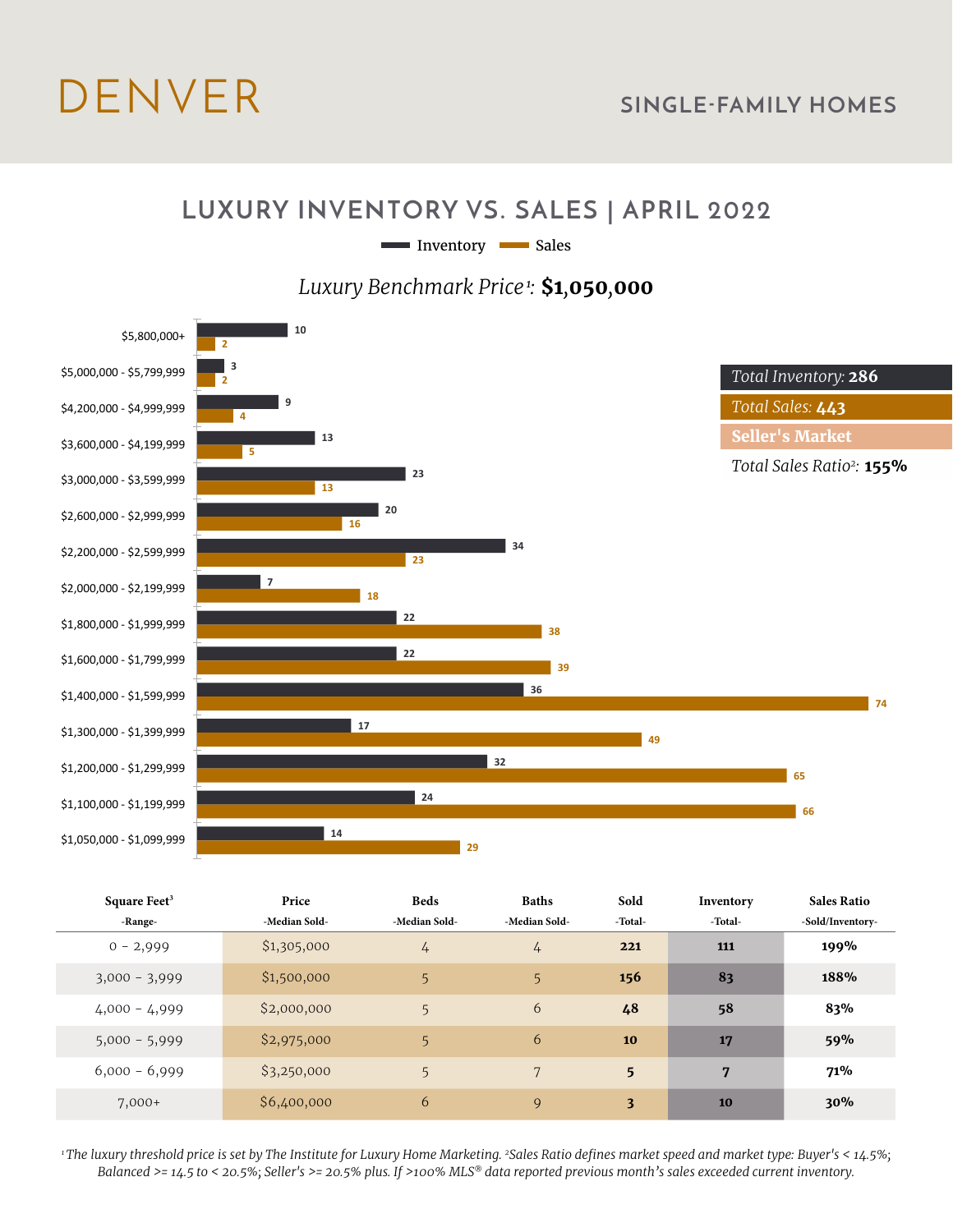**\$1,303,500**





### **MEDIAN DATA REVIEW | APRIL**



### **DENVER MARKET SUMMARY | APRIL 2022**

- The Denver single-family luxury market is a **Seller's Market** with a **155% Sales Ratio**.
- Homes sold for a median of **107.08% of list price** in April 2022.
- The most active price band is **\$1,300,000-\$1,399,999**, where the sales ratio is **288%**.
- The median luxury sales price for single-family homes is **\$1,418,000**.
- The median days on market for April 2022 was **4** days, down from **5** in April 2021.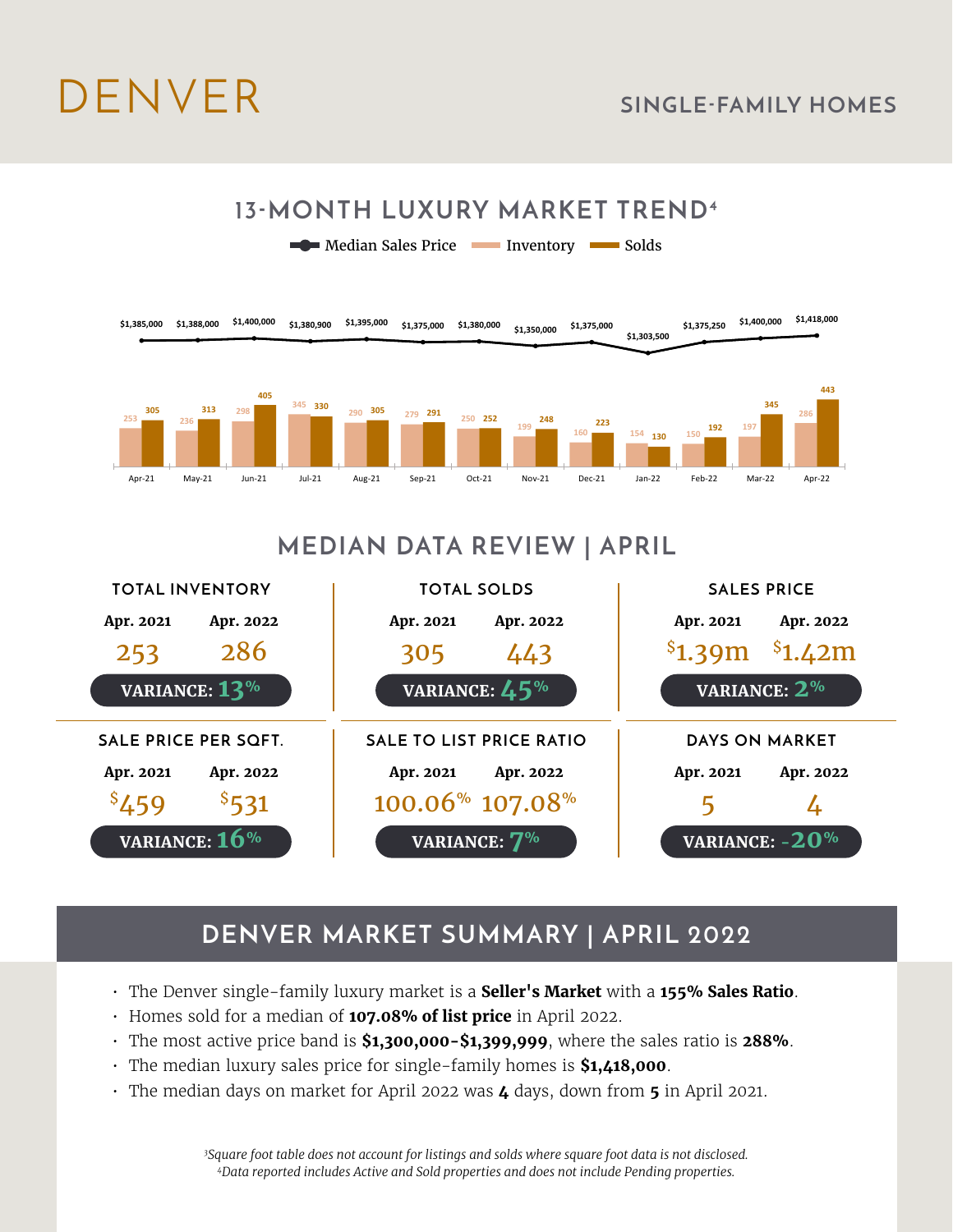## DENVER **ATTACHED HOMES**

#### **LUXURY INVENTORY VS. SALES | APRIL 2022**

Inventory Sales

*Luxury Benchmark Price 1:* **\$650***,***000**



| Square Feet <sup>3</sup> | Price         | <b>Beds</b>    | <b>Baths</b>   | Sold           | Inventory | <b>Sales Ratio</b> |
|--------------------------|---------------|----------------|----------------|----------------|-----------|--------------------|
| -Range-                  | -Median Sold- | -Median Sold-  | -Median Sold-  | -Total-        | -Total-   | -Sold/Inventory-   |
| $0 - 1,499$              | \$717,000     | $\overline{2}$ | $\overline{2}$ | 38             | 47        | 81%                |
| $1,500 - 1,999$          | \$799,500     | $\overline{2}$ | 3              | 28             | 26        | 108%               |
| $2,000 - 2,499$          | \$992,205     | $\overline{3}$ | 3              | 13             | 17        | 76%                |
| $2,500 - 2,999$          | \$1,112,500   | $\overline{2}$ | 3              | 5 <sup>5</sup> | 11        | 45%                |
| $3,000 - 3,499$          | NA            | <b>NA</b>      | <b>NA</b>      | $\bf{0}$       | 3         | $0\%$              |
| $3,500+$                 | <b>NA</b>     | <b>NA</b>      | <b>NA</b>      | $\bf{0}$       | 5         | $0\%$              |

*1 The luxury threshold price is set by The Institute for Luxury Home Marketing. 2Sales Ratio defines market speed and market type: Buyer's < 14.5%; Balanced >= 14.5 to < 20.5%; Seller's >= 20.5% plus. If >100% MLS® data reported previous month's sales exceeded current inventory.*